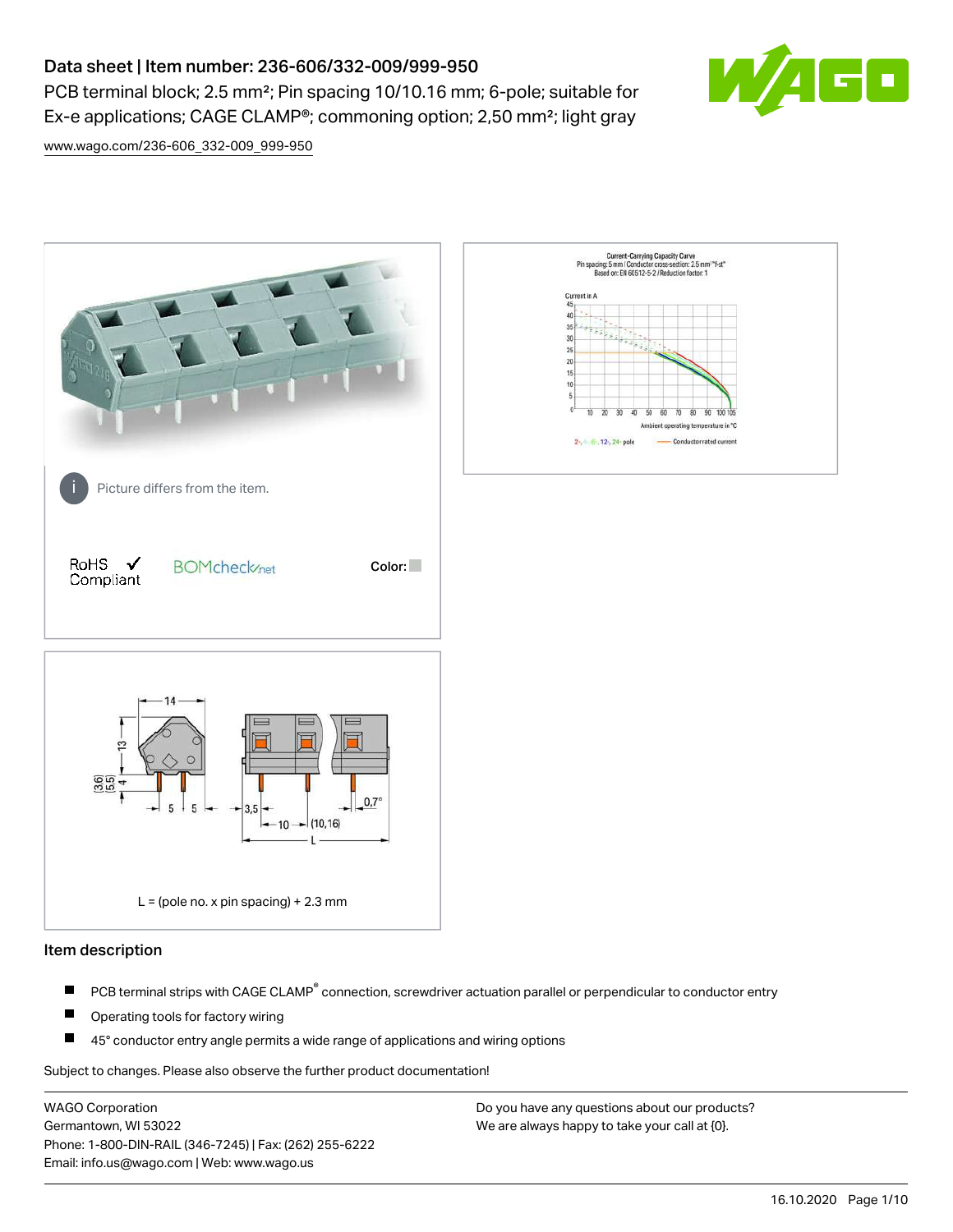

Set to metric or inch pin spacing by compressing PCB terminal strips or pulling them apart

# Data

Electrical data

## Ex information

| Ratings per                | ATEX: PTB 06 ATEX 1061 U / IECEx: PTB 06.0042 U |  |
|----------------------------|-------------------------------------------------|--|
| Rated voltage EN (Ex e II) | 440 V                                           |  |
| Rated current (Ex e II)    | 16 A                                            |  |

## Connection data

| Connection technology                             | CAGE CLAMP®                            |
|---------------------------------------------------|----------------------------------------|
| Actuation type                                    | Operating tool                         |
| Solid conductor                                   | $0.082.5$ mm <sup>2</sup> / 28  12 AWG |
| Fine-stranded conductor                           | $0.082.5$ mm <sup>2</sup> / 28  12 AWG |
| Fine-stranded conductor; with insulated ferrule   | $0.251.5$ mm <sup>2</sup>              |
| Fine-stranded conductor; with uninsulated ferrule | $0.251.5$ mm <sup>2</sup>              |
| Strip length                                      | $56$ mm / 0.2 $$ 0.24 inch             |
| Conductor connection direction to PCB             | 45°                                    |
| Pole No.                                          | 6                                      |
| Total number of connection points                 | 6                                      |
| Total number of potentials                        | 6                                      |
| Number of connection types                        |                                        |
| Number of levels                                  | 1                                      |
| Note (conductor cross-section)                    | 12 AWG: THHN, THWN                     |

# Physical data

| Pin spacing                          | 10/10.16 mm / 0.394/0.4 inch |
|--------------------------------------|------------------------------|
| Width                                | 62.3 mm / 2.453 inch         |
| Height                               | 18.5 mm / 0.728 inch         |
| Height from the surface              | 13 mm / 0.512 inch           |
| Depth                                | 14 mm / 0.551 inch           |
| Solder pin length                    | $5.5 \,\mathrm{mm}$          |
| Solder pin dimensions                | $0.7 \times 0.7$ mm          |
| Drilled hole diameter with tolerance | $1.1$ $(+0.1)$ mm            |

Subject to changes. Please also observe the further product documentation!

| <b>WAGO Corporation</b>                                | Do you have any questions about our products? |
|--------------------------------------------------------|-----------------------------------------------|
| Germantown, WI 53022                                   | We are always happy to take your call at {0}. |
| Phone: 1-800-DIN-RAIL (346-7245)   Fax: (262) 255-6222 |                                               |
| Email: info.us@wago.com   Web: www.wago.us             |                                               |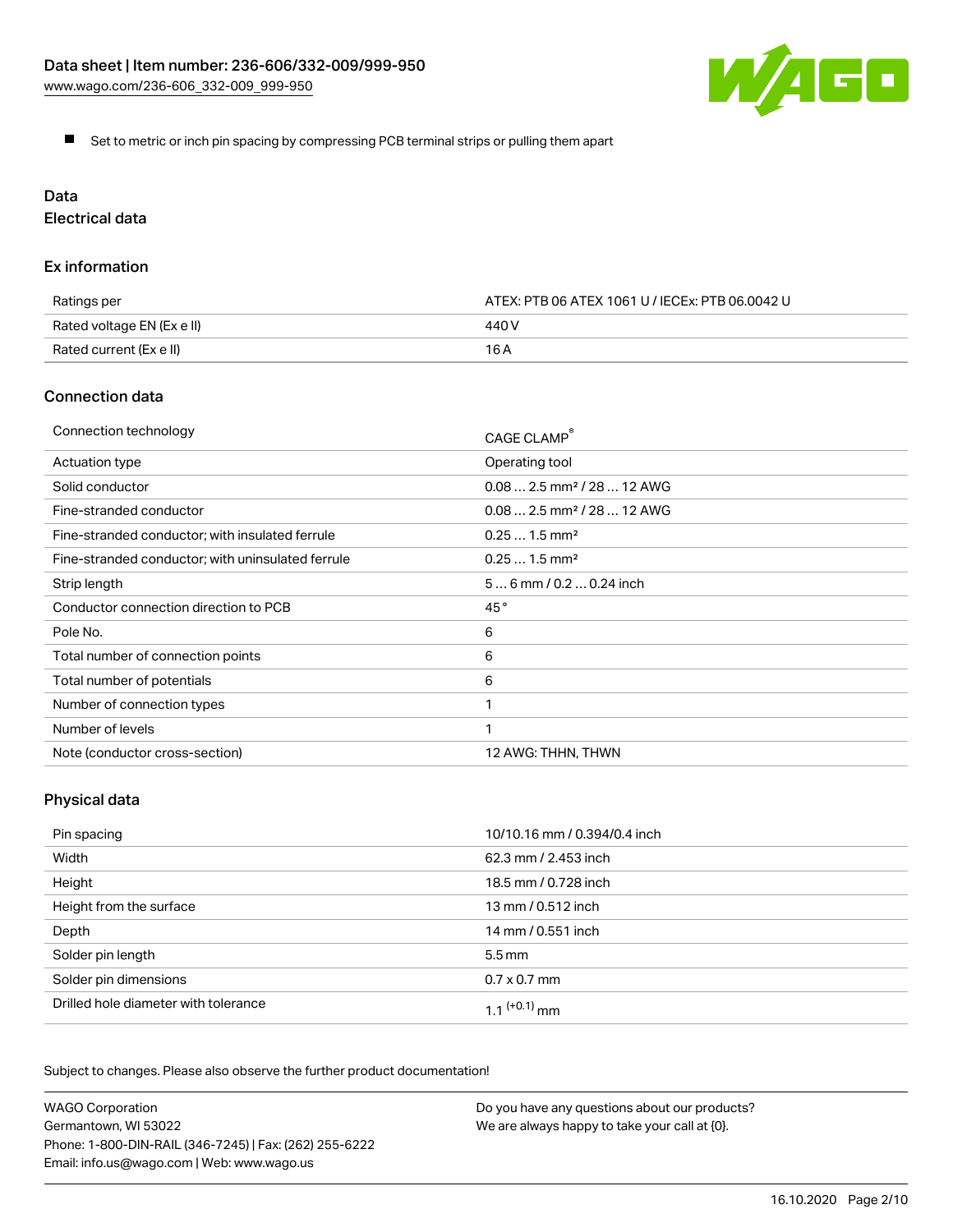

# PCB contact

| PCB contact                         | THT                                      |
|-------------------------------------|------------------------------------------|
| Solder pin arrangement              | over the entire terminal strip (in-line) |
| Number of solder pins per potential |                                          |

### Material Data

| Color                       | light gray                              |
|-----------------------------|-----------------------------------------|
| Material group              |                                         |
| Insulation material         | Polyamide (PA66)                        |
| Flammability class per UL94 | V <sub>0</sub>                          |
| Clamping spring material    | Chrome nickel spring steel (CrNi)       |
| Contact material            | Electrolytic copper ( $E_{\text{Cu}}$ ) |
| Contact plating             | tin-plated                              |
| Weight                      | 1.1 <sub>g</sub>                        |

#### Environmental Requirements

| .<br>Limit temperature range | $\sim$ $\sim$ $\sim$<br>-6L<br>$\overline{\mathbf{u}}$ |  |
|------------------------------|--------------------------------------------------------|--|
|------------------------------|--------------------------------------------------------|--|

## Commercial data

| $\Gamma$<br>vne.<br>11 11 1 1 1 1 | $D\cap V$<br>ורי |
|-----------------------------------|------------------|
| <b>GTIN</b>                       | .                |

### Approvals / Certificates

#### Ex-Approvals

|      |                                             |                                 | Certificate      |
|------|---------------------------------------------|---------------------------------|------------------|
| Logo | Approval                                    | <b>Additional Approval Text</b> | name             |
|      | <b>ATEx</b>                                 | EN 60079                        | PTB 06           |
| w    | Physikalisch Technische Bundesanstalt (PTB) |                                 | Atex 1061        |
|      |                                             |                                 | $U($ ll 2 G Ex   |
|      |                                             |                                 | ell bzw. I       |
|      |                                             |                                 | M2 Ex el)        |
|      | <b>IECEX</b>                                | IEC 60079                       | <b>IECEX PTB</b> |
|      | Physikalisch Technische Bundesanstalt       |                                 | 06.0042U         |

Subject to changes. Please also observe the further product documentation!

| <b>WAGO Corporation</b>                                |   |
|--------------------------------------------------------|---|
| Germantown, WI 53022                                   | N |
| Phone: 1-800-DIN-RAIL (346-7245)   Fax: (262) 255-6222 |   |
| Email: info.us@wago.com   Web: www.wago.us             |   |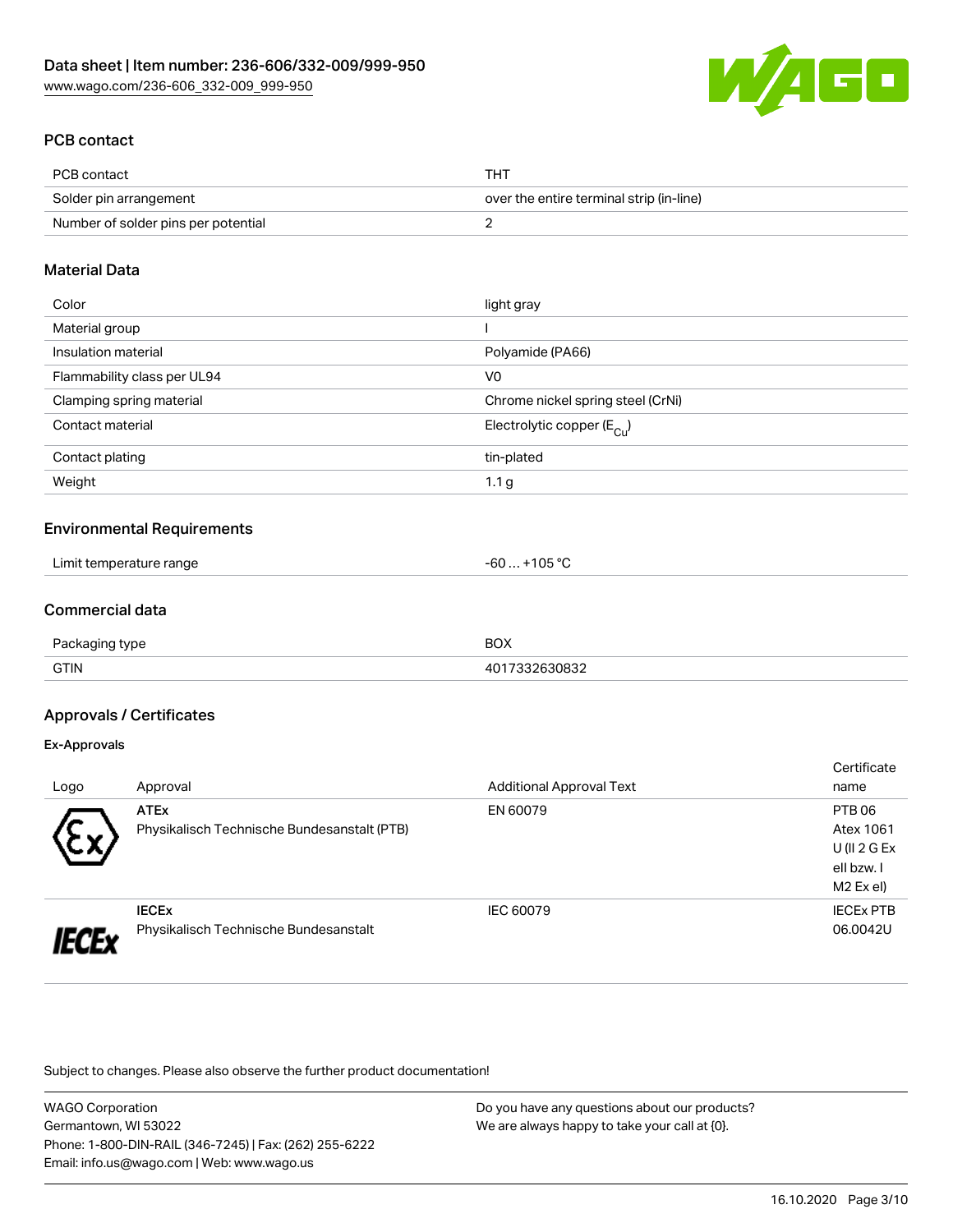

## Counterpart

#### Compatible products

| tools   |                                                                                                                          |                      |
|---------|--------------------------------------------------------------------------------------------------------------------------|----------------------|
|         | Item no.: 210-657<br>Operating tool; Blade: 3.5 x 0.5 mm; with a partially insulated shaft; short; multicoloured         | www.wago.com/210-657 |
|         | Item no.: 210-658<br>Operating tool; Blade: 3.5 x 0.5 mm; with a partially insulated shaft; angled; short; multicoloured | www.wago.com/210-658 |
|         | Item no.: 210-720<br>Operating tool; Blade: 3.5 x 0.5 mm; with a partially insulated shaft; multicoloured                | www.wago.com/210-720 |
|         | Item no.: 236-332<br>Operating tool; natural                                                                             | www.wago.com/236-332 |
|         | Item no.: 236-335<br>Operating tool; gray                                                                                | www.wago.com/236-335 |
| ferrule |                                                                                                                          |                      |
|         | Item no.: 216-101<br>Ferrule; Sleeve for 0.5 mm <sup>2</sup> / AWG 22; uninsulated; electro-tin plated; silver-colored   | www.wago.com/216-101 |
|         | Item no.: 216-102<br>Ferrule; Sleeve for 0.75 mm <sup>2</sup> / AWG 20; uninsulated; electro-tin plated; silver-colored  | www.wago.com/216-102 |
|         | Item no.: 216-103<br>Ferrule; Sleeve for 1 mm <sup>2</sup> / AWG 18; uninsulated; electro-tin plated                     | www.wago.com/216-103 |
|         | Item no.: 216-104<br>Ferrule; Sleeve for 1.5 mm <sup>2</sup> / AWG 16; uninsulated; electro-tin plated; silver-colored   | www.wago.com/216-104 |
|         | Item no.: 216-121<br>Ferrule; Sleeve for 0.5 mm <sup>2</sup> / AWG 22; uninsulated; electro-tin plated; silver-colored   | www.wago.com/216-121 |
|         | Item no.: 216-122<br>Ferrule; Sleeve for 0.75 mm <sup>2</sup> / AWG 20; uninsulated; electro-tin plated; silver-colored  | www.wago.com/216-122 |
|         | Item no.: 216-123<br>Ferrule; Sleeve for 1 mm <sup>2</sup> / AWG 18; uninsulated; electro-tin plated; silver-colored     | www.wago.com/216-123 |
|         | Item no.: 216-124<br>Ferrule; Sleeve for 1.5 mm <sup>2</sup> / AWG 16; uninsulated; electro-tin plated                   | www.wago.com/216-124 |
|         | Item no.: 216-131<br>Ferrule; Sleeve for 0.25 mm <sup>2</sup> / AWG 24; uninsulated; electro-tin plated; silver-colored  | www.wago.com/216-131 |

Subject to changes. Please also observe the further product documentation!

WAGO Corporation Germantown, WI 53022 Phone: 1-800-DIN-RAIL (346-7245) | Fax: (262) 255-6222 Email: info.us@wago.com | Web: www.wago.us Do you have any questions about our products? We are always happy to take your call at {0}.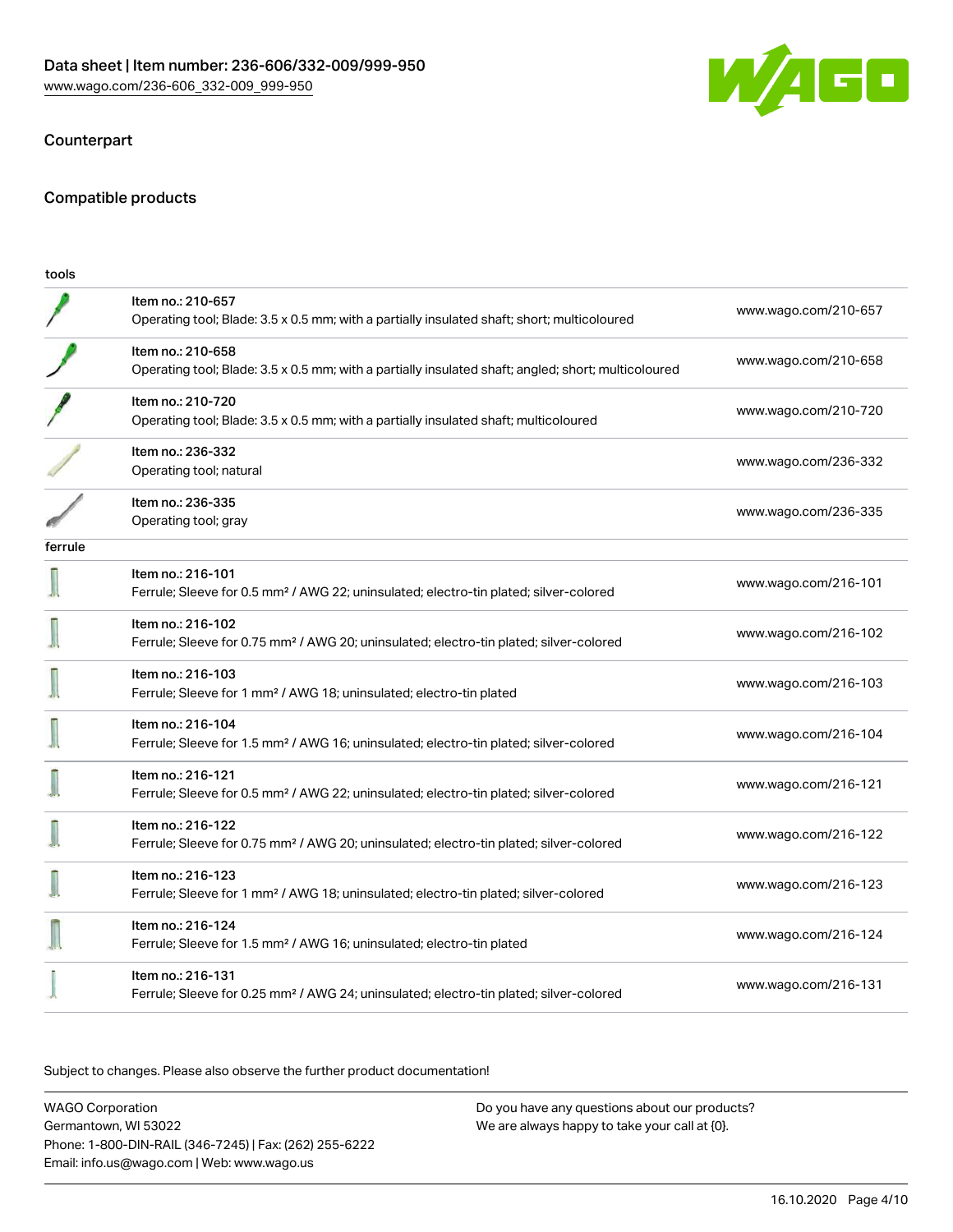## Data sheet | Item number: 236-606/332-009/999-950

[www.wago.com/236-606\\_332-009\\_999-950](http://www.wago.com/236-606_332-009_999-950)



|   | Item no.: 216-132<br>Ferrule; Sleeve for 0.34 mm <sup>2</sup> / AWG 24; uninsulated; electro-tin plated                                                                                           | www.wago.com/216-132 |
|---|---------------------------------------------------------------------------------------------------------------------------------------------------------------------------------------------------|----------------------|
|   | Item no.: 216-141<br>Ferrule; Sleeve for 0.5 mm <sup>2</sup> / 20 AWG; uninsulated; electro-tin plated; electrolytic copper; gastight<br>crimped; acc. to DIN 46228, Part 1/08.92                 | www.wago.com/216-141 |
|   | Item no.: 216-142<br>Ferrule; Sleeve for 0.75 mm <sup>2</sup> / 18 AWG; uninsulated; electro-tin plated; electrolytic copper; gastight<br>crimped; acc. to DIN 46228, Part 1/08.92                | www.wago.com/216-142 |
|   | Item no.: 216-143<br>Ferrule; Sleeve for 1 mm <sup>2</sup> / AWG 18; uninsulated; electro-tin plated; electrolytic copper; gastight<br>crimped; acc. to DIN 46228, Part 1/08.92                   | www.wago.com/216-143 |
|   | Item no.: 216-144<br>Ferrule; Sleeve for 1.5 mm <sup>2</sup> / AWG 16; uninsulated; electro-tin plated; electrolytic copper; gastight<br>crimped; acc. to DIN 46228, Part 1/08.92; silver-colored | www.wago.com/216-144 |
|   | Item no.: 216-151<br>Ferrule; Sleeve for 0.25 mm <sup>2</sup> / AWG 24; uninsulated; electro-tin plated                                                                                           | www.wago.com/216-151 |
|   | Item no.: 216-152<br>Ferrule; Sleeve for 0.34 mm <sup>2</sup> / AWG 24; uninsulated; electro-tin plated                                                                                           | www.wago.com/216-152 |
|   | Item no.: 216-201<br>Ferrule; Sleeve for 0.5 mm <sup>2</sup> / 20 AWG; insulated; electro-tin plated; white                                                                                       | www.wago.com/216-201 |
|   | Item no.: 216-202<br>Ferrule; Sleeve for 0.75 mm <sup>2</sup> / 18 AWG; insulated; electro-tin plated; gray                                                                                       | www.wago.com/216-202 |
|   | Item no.: 216-203<br>Ferrule; Sleeve for 1 mm <sup>2</sup> / AWG 18; insulated; electro-tin plated; red                                                                                           | www.wago.com/216-203 |
|   | Item no.: 216-204<br>Ferrule; Sleeve for 1.5 mm <sup>2</sup> / AWG 16; insulated; electro-tin plated; black                                                                                       | www.wago.com/216-204 |
|   | Item no.: 216-221<br>Ferrule; Sleeve for 0.5 mm <sup>2</sup> / 20 AWG; insulated; electro-tin plated; white                                                                                       | www.wago.com/216-221 |
|   | Item no.: 216-222<br>Ferrule; Sleeve for 0.75 mm <sup>2</sup> / 18 AWG; insulated; electro-tin plated; gray                                                                                       | www.wago.com/216-222 |
| n | Item no.: 216-223<br>Ferrule; Sleeve for 1 mm <sup>2</sup> / AWG 18; insulated; electro-tin plated; red                                                                                           | www.wago.com/216-223 |
|   | Item no.: 216-224<br>Ferrule; Sleeve for 1.5 mm <sup>2</sup> / AWG 16; insulated; electro-tin plated; black                                                                                       | www.wago.com/216-224 |
|   | Item no.: 216-241<br>Ferrule; Sleeve for 0.5 mm <sup>2</sup> / 20 AWG; insulated; electro-tin plated; electrolytic copper; gastight<br>crimped; acc. to DIN 46228, Part 4/09.90; white            | www.wago.com/216-241 |
|   | Item no.: 216-242<br>Ferrule; Sleeve for 0.75 mm <sup>2</sup> / 18 AWG; insulated; electro-tin plated; electrolytic copper; gastight<br>crimped; acc. to DIN 46228, Part 4/09.90; gray            | www.wago.com/216-242 |
|   |                                                                                                                                                                                                   |                      |

Item no.: 216-243

Subject to changes. Please also observe the further product documentation!

WAGO Corporation Germantown, WI 53022 Phone: 1-800-DIN-RAIL (346-7245) | Fax: (262) 255-6222 Email: info.us@wago.com | Web: www.wago.us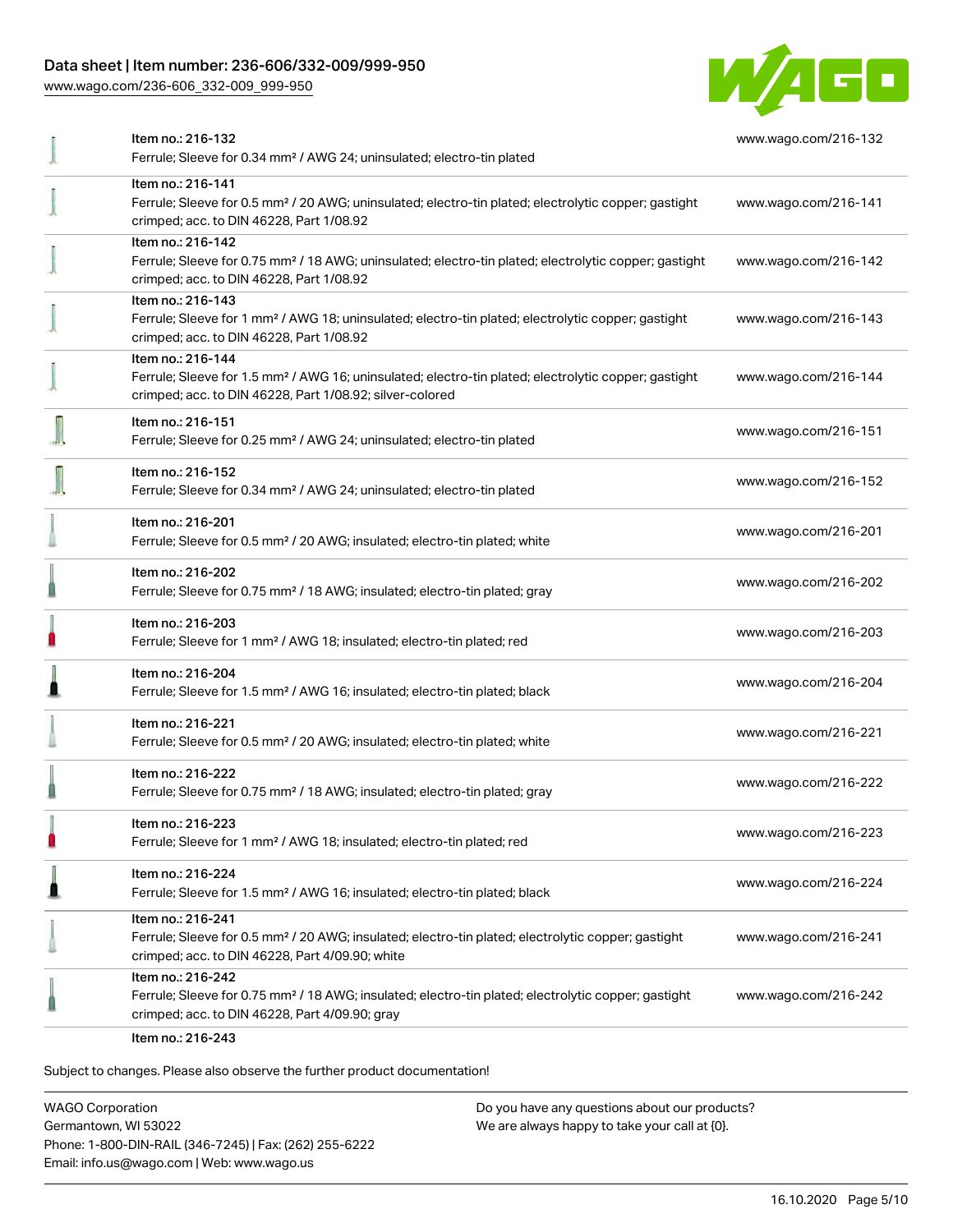## Data sheet | Item number: 236-606/332-009/999-950

[www.wago.com/236-606\\_332-009\\_999-950](http://www.wago.com/236-606_332-009_999-950)



|                     | Ferrule; Sleeve for 1 mm <sup>2</sup> / AWG 18; insulated; electro-tin plated; electrolytic copper; gastight crimped; www.wago.com/216-243<br>acc. to DIN 46228, Part 4/09.90; red                      |                                   |
|---------------------|---------------------------------------------------------------------------------------------------------------------------------------------------------------------------------------------------------|-----------------------------------|
|                     | Item no.: 216-244<br>Ferrule; Sleeve for 1.5 mm <sup>2</sup> / AWG 16; insulated; electro-tin plated; electrolytic copper; gastight<br>crimped; acc. to DIN 46228, Part 4/09.90; black                  | www.wago.com/216-244              |
|                     | Item no.: 216-262<br>Ferrule; Sleeve for 0.75 mm <sup>2</sup> / 18 AWG; insulated; electro-tin plated; electrolytic copper; gastight<br>crimped; acc. to DIN 46228, Part 4/09.90; gray                  | www.wago.com/216-262              |
|                     | Item no.: 216-263<br>Ferrule; Sleeve for 1 mm <sup>2</sup> / AWG 18; insulated; electro-tin plated; electrolytic copper; gastight crimped; www.wago.com/216-263<br>acc. to DIN 46228, Part 4/09.90; red |                                   |
|                     | Item no.: 216-264<br>Ferrule; Sleeve for 1.5 mm <sup>2</sup> / AWG 16; insulated; electro-tin plated; electrolytic copper; gastight<br>crimped; acc. to DIN 46228, Part 4/09.90; black                  | www.wago.com/216-264              |
|                     | Item no.: 216-284<br>Ferrule; Sleeve for 1.5 mm <sup>2</sup> / AWG 16; insulated; electro-tin plated; electrolytic copper; gastight<br>crimped; acc. to DIN 46228, Part 4/09.90; black                  | www.wago.com/216-284              |
|                     | Item no.: 216-301<br>Ferrule; Sleeve for 0.25 mm <sup>2</sup> / AWG 24; insulated; electro-tin plated; yellow                                                                                           | www.wago.com/216-301              |
|                     | Item no.: 216-302<br>Ferrule; Sleeve for 0.34 mm <sup>2</sup> / 22 AWG; insulated; electro-tin plated; green                                                                                            | www.wago.com/216-302              |
|                     | Item no.: 216-321<br>Ferrule; Sleeve for 0.25 mm <sup>2</sup> / AWG 24; insulated; electro-tin plated; yellow                                                                                           | www.wago.com/216-321              |
|                     | Item no.: 216-322<br>Ferrule; Sleeve for 0.34 mm <sup>2</sup> / 22 AWG; insulated; electro-tin plated; green                                                                                            | www.wago.com/216-322              |
| Marking accessories |                                                                                                                                                                                                         |                                   |
|                     | Item no.: 210-332/1000-202<br>Marking strips; as a DIN A4 sheet; MARKED; 1-16 (80x); Height of marker strip: 3 mm; Strip length 182<br>mm; Horizontal marking; Self-adhesive; white                     | www.wago.com/210-332<br>/1000-202 |
|                     | Item no.: 210-332/1000-204<br>Marking strips; as a DIN A4 sheet; MARKED; 17-31 (80x); Height of marker strip: 3 mm; Strip length 182<br>mm; Horizontal marking; Self-adhesive; white                    | www.wago.com/210-332<br>/1000-204 |
|                     | Item no.: 210-332/1000-206<br>Marking strips; as a DIN A4 sheet; MARKED; 33-48 (80x); Height of marker strip: 3 mm; Strip length 182<br>mm; Horizontal marking; Self-adhesive; white                    | www.wago.com/210-332<br>/1000-206 |
|                     | Item no.: 210-332/1016-202<br>Marking strips; as a DIN A4 sheet; MARKED; 1-16 (80x); Height of marker strip: 3 mm; Strip length 182<br>mm; Horizontal marking; Self-adhesive; white                     | www.wago.com/210-332<br>/1016-202 |
|                     | Item no.: 210-332/1016-204<br>Marking strips; as a DIN A4 sheet; MARKED; 17-31 (80x); Height of marker strip: 3 mm; Strip length 182<br>mm; Horizontal marking; Self-adhesive; white                    | www.wago.com/210-332<br>/1016-204 |
|                     |                                                                                                                                                                                                         |                                   |

Subject to changes. Please also observe the further product documentation!

WAGO Corporation Germantown, WI 53022 Phone: 1-800-DIN-RAIL (346-7245) | Fax: (262) 255-6222 Email: info.us@wago.com | Web: www.wago.us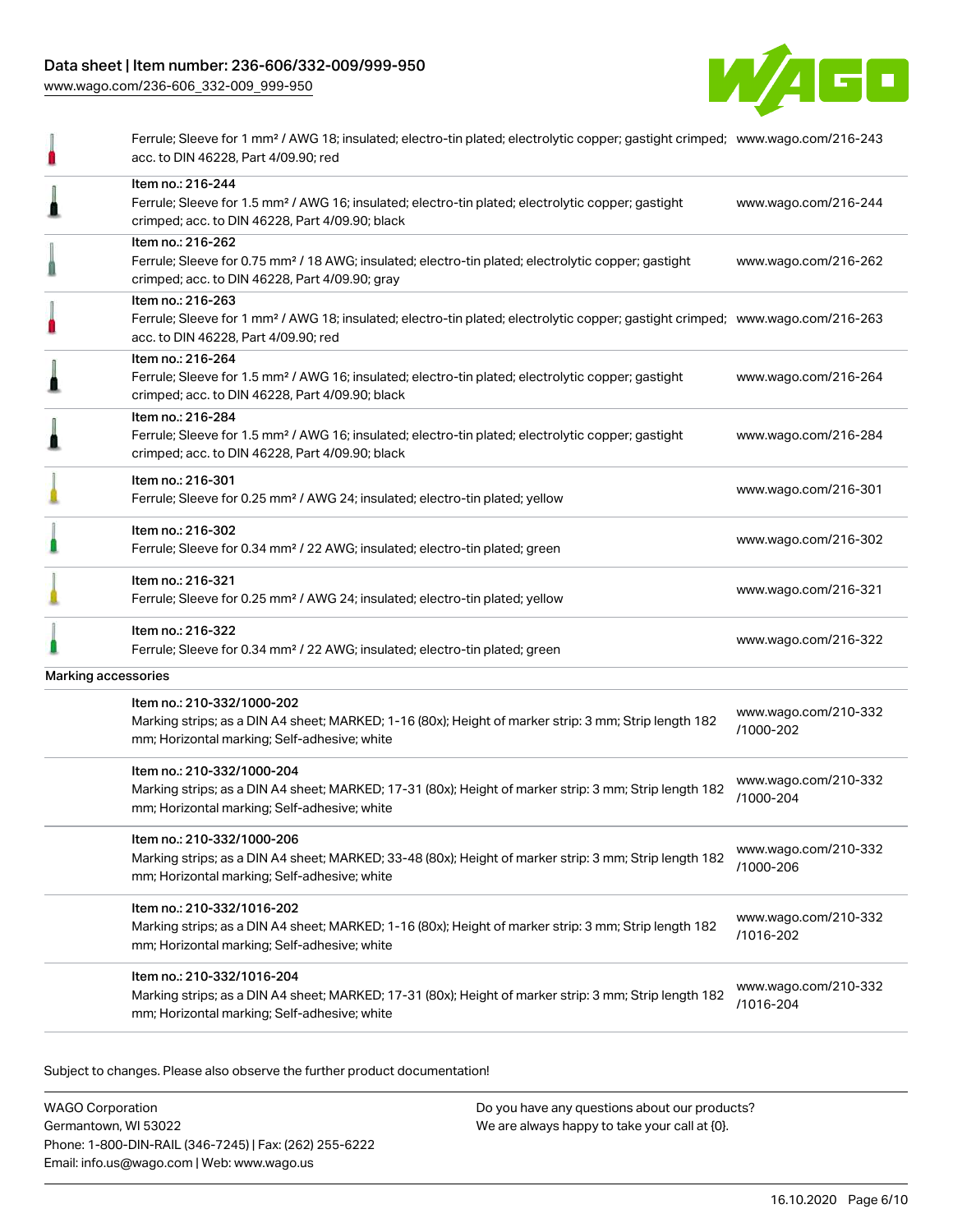

#### Item no.: 210-332/1016-206

Marking strips; as a DIN A4 sheet; MARKED; 33-48 (80x); Height of marker strip: 3 mm; Strip length 182 [/1016-206](http://www.wago.com/210-332/1016-206) mm; Horizontal marking; Self-adhesive; white [www.wago.com/210-332](http://www.wago.com/210-332/1016-206)

## Downloads Documentation

| <b>Additional Information</b>                                                                                                                                          |             |               |          |
|------------------------------------------------------------------------------------------------------------------------------------------------------------------------|-------------|---------------|----------|
| Technical explanations                                                                                                                                                 | Apr 3, 2019 | pdf<br>3.6 MB | Download |
| <b>CAD files</b>                                                                                                                                                       |             |               |          |
| CAD data                                                                                                                                                               |             |               |          |
|                                                                                                                                                                        |             |               |          |
| 2D/3D Models 236-606/332-009/999-950                                                                                                                                   |             | <b>URL</b>    | Download |
| <b>CAE</b> data                                                                                                                                                        |             |               |          |
| EPLAN Data Portal 236-606/332-009/999-950                                                                                                                              |             | <b>URL</b>    | Download |
| <b>PCB Design</b>                                                                                                                                                      |             |               |          |
| Symbol and Footprint 236-606/332-009/999-950                                                                                                                           |             | <b>URL</b>    | Download |
| CAx data for your PCB design, consisting of "schematic symbols and PCB footprints",<br>allow easy integration of the WAGO component into your development environment. |             |               |          |
| Supported formats:                                                                                                                                                     |             |               |          |
| Accel EDA 14 & 15                                                                                                                                                      |             |               |          |
| П<br>Altium 6 to current version                                                                                                                                       |             |               |          |
| Ш<br>Cadence Allegro                                                                                                                                                   |             |               |          |
| ш<br>DesignSpark                                                                                                                                                       |             |               |          |
| Ш<br>Eagle Libraries                                                                                                                                                   |             |               |          |
| ш<br>KiCad                                                                                                                                                             |             |               |          |
| ш<br><b>Mentor Graphics BoardStation</b>                                                                                                                               |             |               |          |
| ш<br>Mentor Graphics Design Architect                                                                                                                                  |             |               |          |
| П<br>Mentor Graphics Design Expedition 99 and 2000                                                                                                                     |             |               |          |
| ш<br>OrCAD 9.X PCB and Capture                                                                                                                                         |             |               |          |
| Ш<br>PADS PowerPCB 3, 3.5, 4.X, and 5.X                                                                                                                                |             |               |          |
| PADS PowerPCB and PowerLogic 3.0                                                                                                                                       |             |               |          |
| ш<br>PCAD 2000, 2001, 2002, 2004, and 2006                                                                                                                             |             |               |          |
|                                                                                                                                                                        |             |               |          |

.<br>Subject to changes. Please also observe the further product documentation!

WAGO Corporation Germantown, WI 53022 Phone: 1-800-DIN-RAIL (346-7245) | Fax: (262) 255-6222 Email: info.us@wago.com | Web: www.wago.us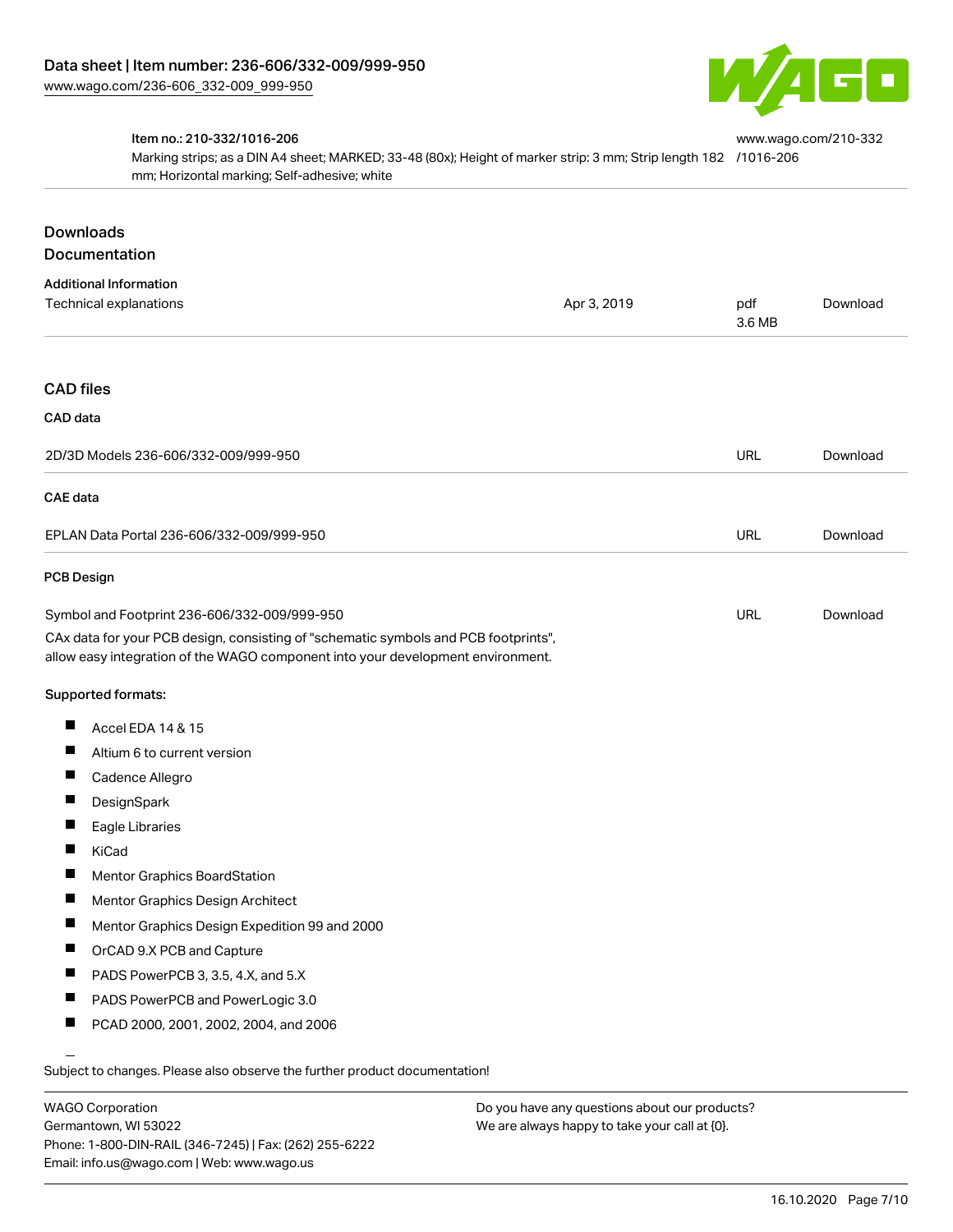

- $\blacksquare$ Pulsonix 8.5 or newer
- $\blacksquare$ STL
- $\blacksquare$ 3D STEP
- $\blacksquare$ TARGET 3001!
- П View Logic ViewDraw
- П Quadcept
- $\blacksquare$ Zuken CadStar 3 and 4
- $\blacksquare$ Zuken CR-5000 and CR-8000

PCB Component Libraries (EDA), PCB CAD Library Ultra Librarian

#### Installation Notes

Conductor termination



Inserting a conductor via 3.5 mm screwdriver.



screwdriver.



Inserting a conductor via 3.5 mm Inserting a conductor via operating tool.

Screwdriver actuation parallel to conductor entry.

Screwdriver actuation perpendicular to conductor entry.

Subject to changes. Please also observe the further product documentation!

WAGO Corporation Germantown, WI 53022 Phone: 1-800-DIN-RAIL (346-7245) | Fax: (262) 255-6222 Email: info.us@wago.com | Web: www.wago.us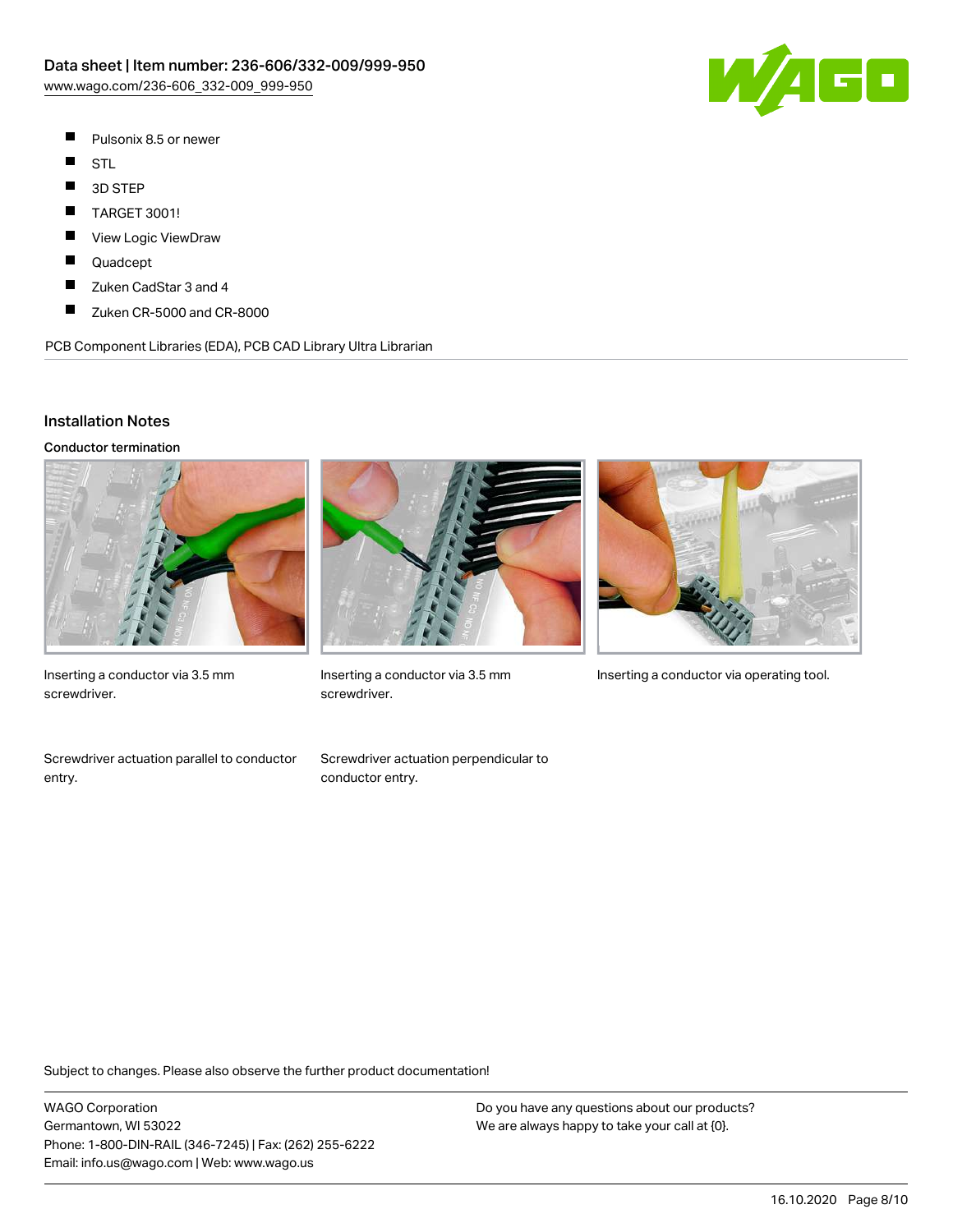



Compared to standard screwdrivers, these operating tools are far more convenient for wiring PCB terminal strips at factory.

Installation



PCB Terminal Strips placed behind each other save space – staggering them by half the pin spacing simplifies subsequent wiring of the first row.

Installation

Subject to changes. Please also observe the further product documentation!

WAGO Corporation Germantown, WI 53022 Phone: 1-800-DIN-RAIL (346-7245) | Fax: (262) 255-6222 Email: info.us@wago.com | Web: www.wago.us